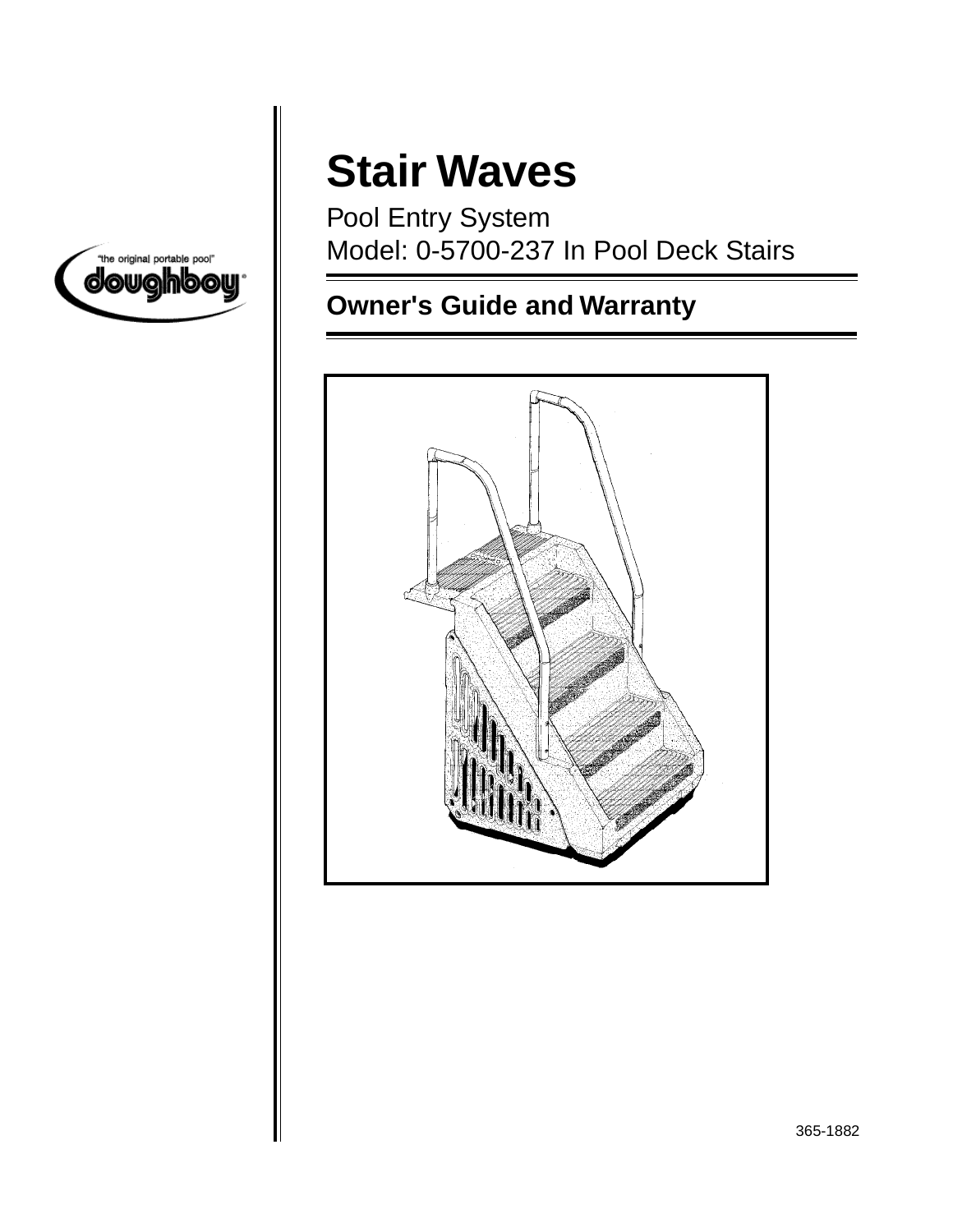### **SAFETY PRECAUTIONS**

#### **READ AND FOLLOW ALL INSTRUCTIONS Failure to follow important safety instructions and precautions may result in serious personal injury.**

1. The Stair Waves Entry System must be installed in accordance with these instructions.

2. NEVER JUMP OR DIVE from the platform or steps. The Stair Waves Entry System is for sitting, standing, and entering or exiting the pool only.

3. Keep the Stair Waves Entry System free of pool toys and other objects or debris that people could trip over causing personal injury.

4. Always use the handrails when entering or exiting the pool.

5. **CAUTION:** Never install the stairs on a sloping uneven pool bottom that could result in tilted or rocking steps. Uneven, unbalanced footing may lead to personal injury.

6. **DANGER! ELECTRICAL HAZARD.** Use extreme caution when using an electric drill when near water. Never use an electric drill when standing in or touching water. **Always use a cordless drill when working in or near water.**

#### **PREPARATIONS See Fig. 1**

The Stair Waves Entry System may be installed at any point around the pool frame that provides a solid flat surface for mounting the platform. **The in-pool stairs must rest on a flat level pool floor. See SAFETY PRECAUTIONS above.**

To prevent unauthorized access to your pool, select a position on your pool that can be viewed from all directions.



#### **SELECT LADDER LOCATION See Fig. 2**

Locate the stairs for convenient access to and from the pool. Avoid locating the stairs adjacent to an outside deck ladder or stairway traffic.



#### **Tools Required**

You will need the following tools for installation:

- Flat-bladed Screwdriver
- Phillips Screwdriver
- Hacksaw
- Drill (cordless type recommended)
- Drill bits 1/8' for spacer pipe & side panels holes,  $5/32$ " for riser holes,  $5/16$ " for  $1/4$ " bolts.
- Pencil

#### **Materials Required**

To neutralize the steps natural buoyancy, you must weight down the pool steps using two  $(2)$  or more 8" x 16" x 2" thick concrete block wall capstones, or use a similar material of equal weight.

#### **Before You Begin**

Unpack each carton and inventory the parts within against the parts list on page 5. Be sure that you have all the parts listed before you begin assembly. Report any missing parts to your pool dealer for prompt replacement.

#### **Hardware**

Refer to the illustration below to identify the hardware used for assembly.

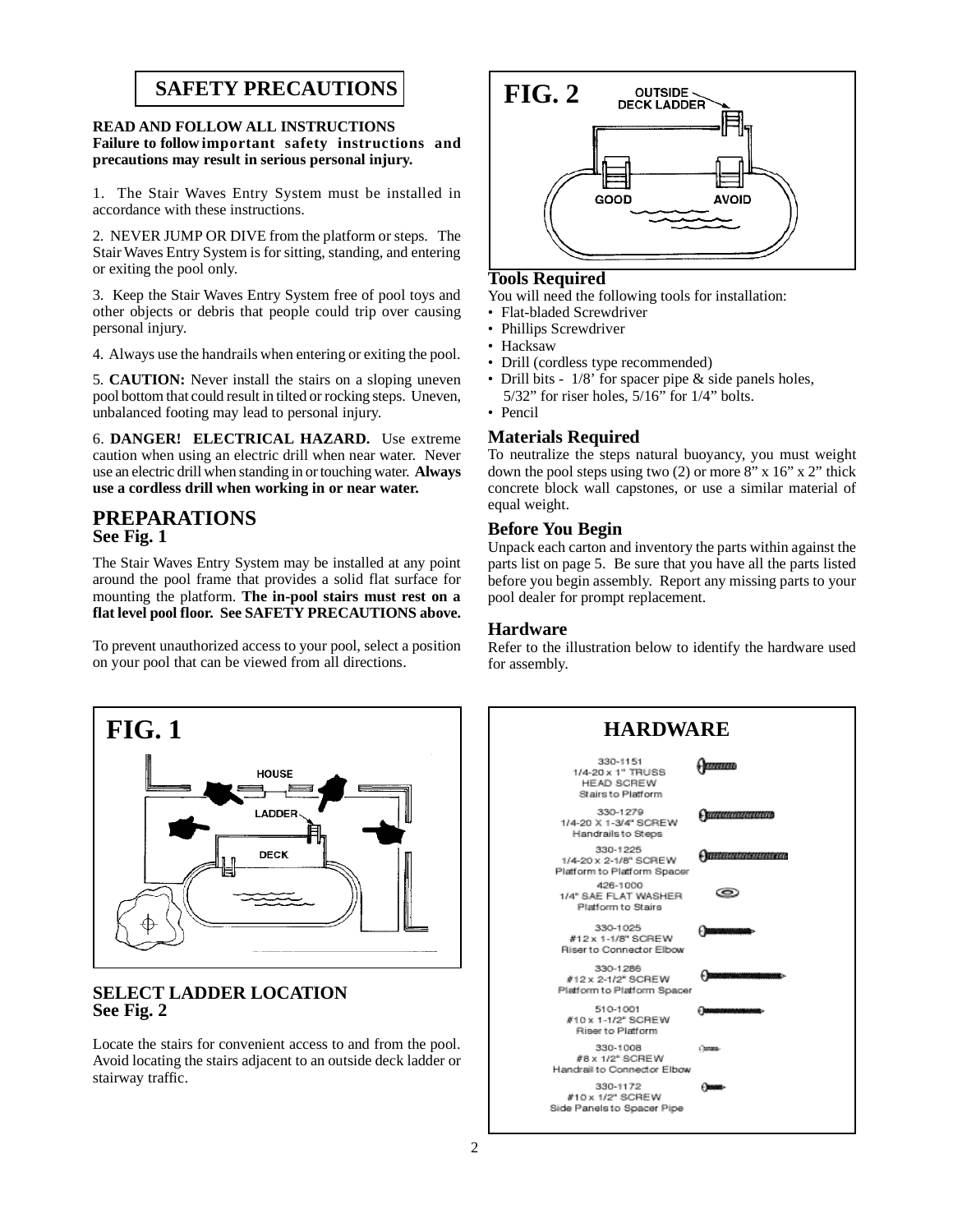

#### **Assemble Stairs See Fig. 3.**

Locate the stairs, and turn them upside down (stair treads facing the ground). Place a piece of cardboard under the stairs to prevent scratching or marring the stair surfaces. Locate the side panels and insert the raised bosses into the recesses on the bottom of the stair rails as shown. At each boss location, drill a 1/8" diameter hole through the inside stair rail and one wall of the side panel boss. **Be careful not to drill completely through both sides of the stair rails.** Secure each side panel to the stairs using three (3)  $#10 \times 1-1/2"$  long screws.

Locate the spacer pipe and insert each end into a side panel hole as shown. Drill a  $1/8$ " diameter hole into the pipe using the predrilled hole in the side panel as a guide. Fasten the spacer pipe to the side panels using two (2) #10 x 1/2" screws. Complete the assembly by tightening all screws securely.



Turn the assembly upright. Locate two (2) handrails and attach them to the stairs using four (4)  $1/4$ " x  $1-3/4$ " long screws. Tighten securely.

**NOTE: If your pool is not filled with water, moving the stair assembly into the pool will be easier if you attach the handrails after the stairs are inside the pool.**

#### **Attach Platform Spacer to Platform 48" Tall Pools Only - See Fig. 4**

Temporarily attach the platform spacer to the underside of the platform as shown using only two  $(2)$  1/4" x 2-1/8" long screw and washers. Tighten securely.

#### **Move Stair Assembly into Pool**

**CAUTION: Always enlist the aid of at least one other person when moving and lifting large components.**

Move the stair assembly as near as possible to the selected installation location. Carefully lift the assembly and rest it on the pool's top rails and/or deck.

**CAUTION: The stair assembly may be to heavy for some top rails to support. To avoid damage to pool top rails, always rest the stair's weight on the deck or over a vertical support location for additional support.**

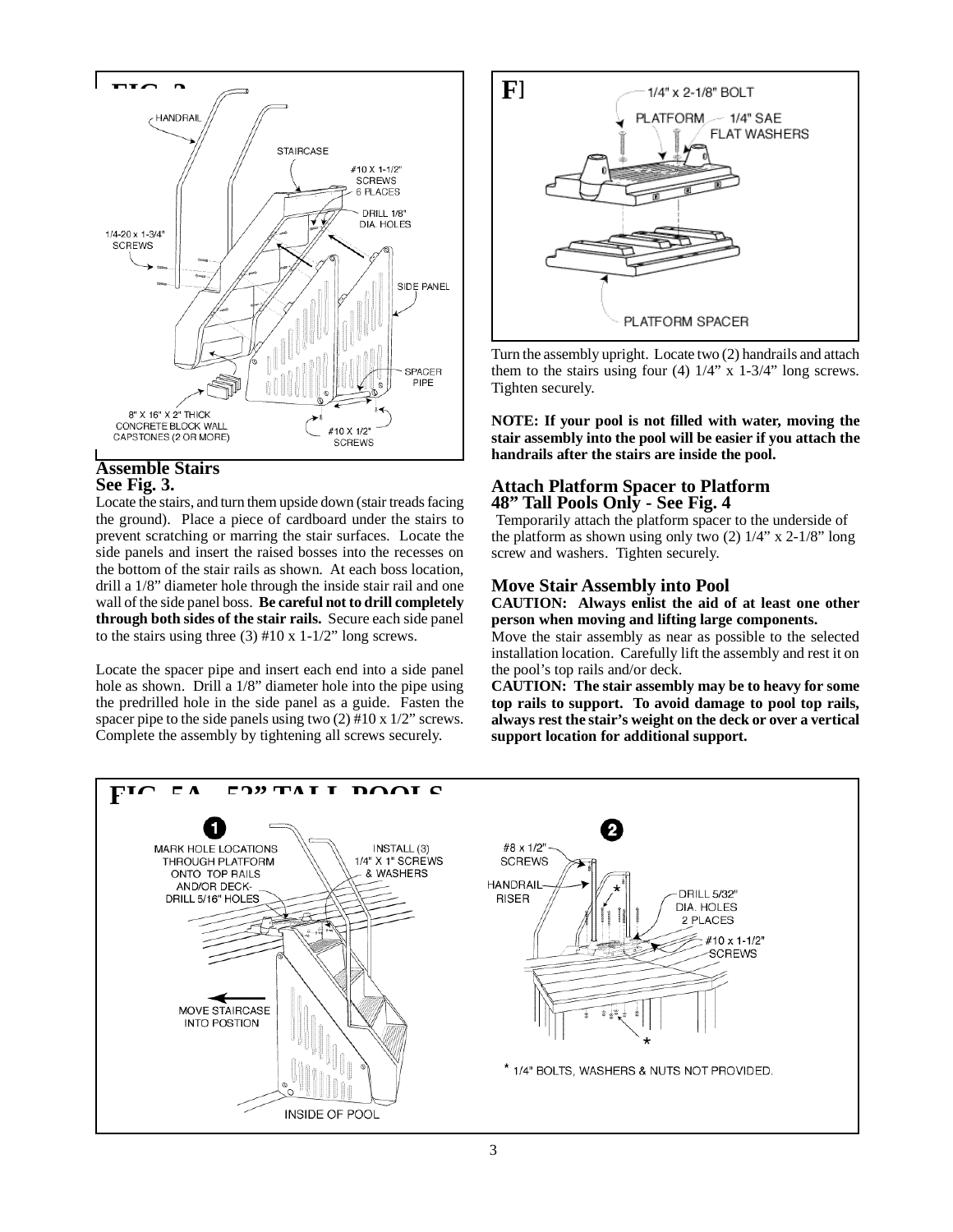

contact and/or damage the pool liner with the handrail ends if they are already installed (see NOTE above). Turn the assembly upright as shown and position it near the selected installation location.

**Filled Pools:** Tilt the stairs so that trapped air can escape through the small predrilled vent holes.

#### **Install Concrete Blocks See Fig. 3**

You must insert two (2) or more 8" x 16" x 2" thick concrete block wall capstones into the stair cavity as shown in Fig. 3. The blocks counteract the stairs natural buoyancy and will help to stabilize the completed assembly. **CAUTION: Don't install the blocks until the stair assembly is in the pool. The blocks could fall out causing damage to the pool and/ or deck or cause personal injury. When installing blocks when the pool is filled, be sure that you have someone to assist you.**

#### **Remove Top Connector (If required)**

If the platform is to be located over a vertical support, remove the pool's top connector from the area selected for platform installation so the platform can lay flat on the pool's top rails. DO NOT REMOVE SCREWS THAT ATTACH THE TOP RAILS TO THE VERTICAL END CAP.

#### **Locate and Drill Mounting Holes See Fig. 5A for 52" Tall Pools See Fig. 5B for 48" Tall Pools**

Move the inside stair assembly to the selected installation location and position it **completely against the pool wall at its final location.**

Lay the platform (52" Pools) or platform with spacer (48" Pools) attached onto the top rails and align its threaded brass holes with the holes in top edge of the staircase. Install three (3)  $1/4$ " x 1" long screws with  $1/4$ " flat washers through staircase holes into the platform. Tighten securely.

Recheck the staircase and platform position in relation to the pool wall and make any final adjustments to its location **Be sure that both side panels are as tight as possible against the pool wall.**

**IMPORTANT:** For additional strength, it is recommended that you install at least two #14 sheet metal screws into the vertical end cap when the platform is located over a vertical support. If possible, locate hole positions where bolts and nuts will be on the outside of the pool wall. **Avoid hole locations where the drill bit could contact and damage the pool wall or liner.**

**52" Pools Only (See Fig. 5A):** When satisfied with the platform's position, select the holes you will use for fastening the platform to the pool's frame. For maximum stability, you should connect the platform to the pool frame in at least four places. Use a pencil to mark hole locations through the platform onto the top rails and vertical end cap.

After marking holes, move the staircase/platform assembly aside and drill 5/16" diameter holes at the marked locations on the top rails. Drill 7/32" diameter holes for connection to vertical end caps with #14 x 3-1/2" screws.

**48" Pools Only (See Fig. 5B):** When satisfied with the platform's position, use a pencil to mark the platform spacer's location onto the top rails. Move the staircase aside and disassemble the spacer from the platform. Return the spacer to the position previously marked and select the holes you will use for fastening the platform spacer to the pool's frame. For maximum stability, you should connect the platform spacer to the pool frame in at least four places. Use a pencil to mark hole locations through the spacer onto the top rails and vertical end cap.

After marking holes, move the platform spacer aside and drill 5/16" diameter holes at the marked locations on the top rails. Drill 7/32" diameter holes for connection to vertical end caps with #14 x 3-1/2" screws.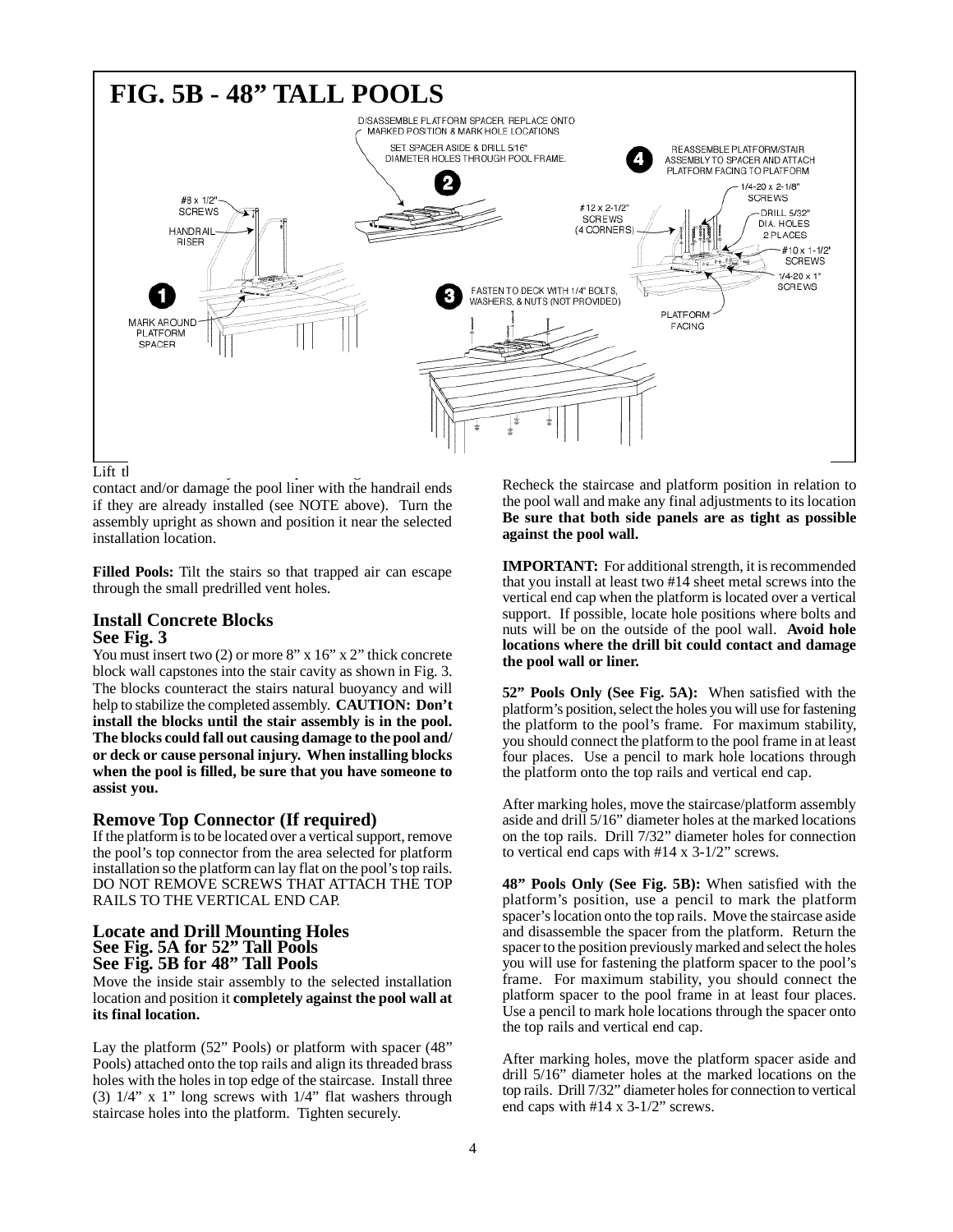#### **Attach Staircase/Platform Assembly To Pool Frame**

Due to differences in deck construction, fasteners for securing the platform to your deck are not provided. However, it is recommended that you use 1/4" diameter bolts, washers, and nuts for the best results. Lag bolts or wood screws ARE NOT recommended as they tend to strip out and loosen over time.

**48" Pools only - See Fig. 5B:** Fasten the platform spacer to the pool frame using  $1/4$ " bolts, washers, and nuts (not provided). Use  $#14 \times 3-1/2$ " screws with washers when fastening to the vertical end cap. Move the staircase assembly back into position and reassemble the platform to the platform spacer using four (4)  $1/4 \times 2$ -1/8" long screws and washers at the central locations. Drill four (4) 1/8" dia. holes at the four corner locations and install four  $(4)$  #12 x 2-1/2" screws

**52" Pools only - See Fig. 5A:** Move the staircase assembly into position and fasten the platform to the pool frame using 1/4" bolts, washers, and nuts (not provided). Use #14 x 3- 1/2" screws with washers when fastening to the vertical end cap.

#### **Attach Riser Tubes to Platform & Handrails See Fig. 5A or 5B**

With the risers at the correct height and aligned with handrails ends, drill a 5/32" hole through the bottom of the each riser tube (1 side only) using the predrilled holes in the platform sockets as guides. Secure each riser tube to its socket using one (1)  $#10 \times 1-1/2$ " screw. Push the handrail ends over the connector elbows and secure them using #8 x 1/2" long screws.

#### **Attach Platform Facing to Platform 48" Tall Pools Only - See Fig. 5B**

Fasten the platform facing to the platform using three (3) 1/4" screws and washers.

### **REPAIR & MAINTENANCE**

Contact your local Doughboy dealer for original replacement parts. Retain this owner's guide for reference when ordering parts or making a warranty claim.

Periodically inspect the Stair Waves Entry System to detect loose or missing hardware. Tighten all loose screws and always replace any that are missing.

### **CLEANING**

Clean your Stair Waves Entry System with mild detergent and water only. NEVER USE SOLVENTS OR ABRASIVE CLEANERS TO CLEAN THE STAIR WAVES ENTRY SYSTEM.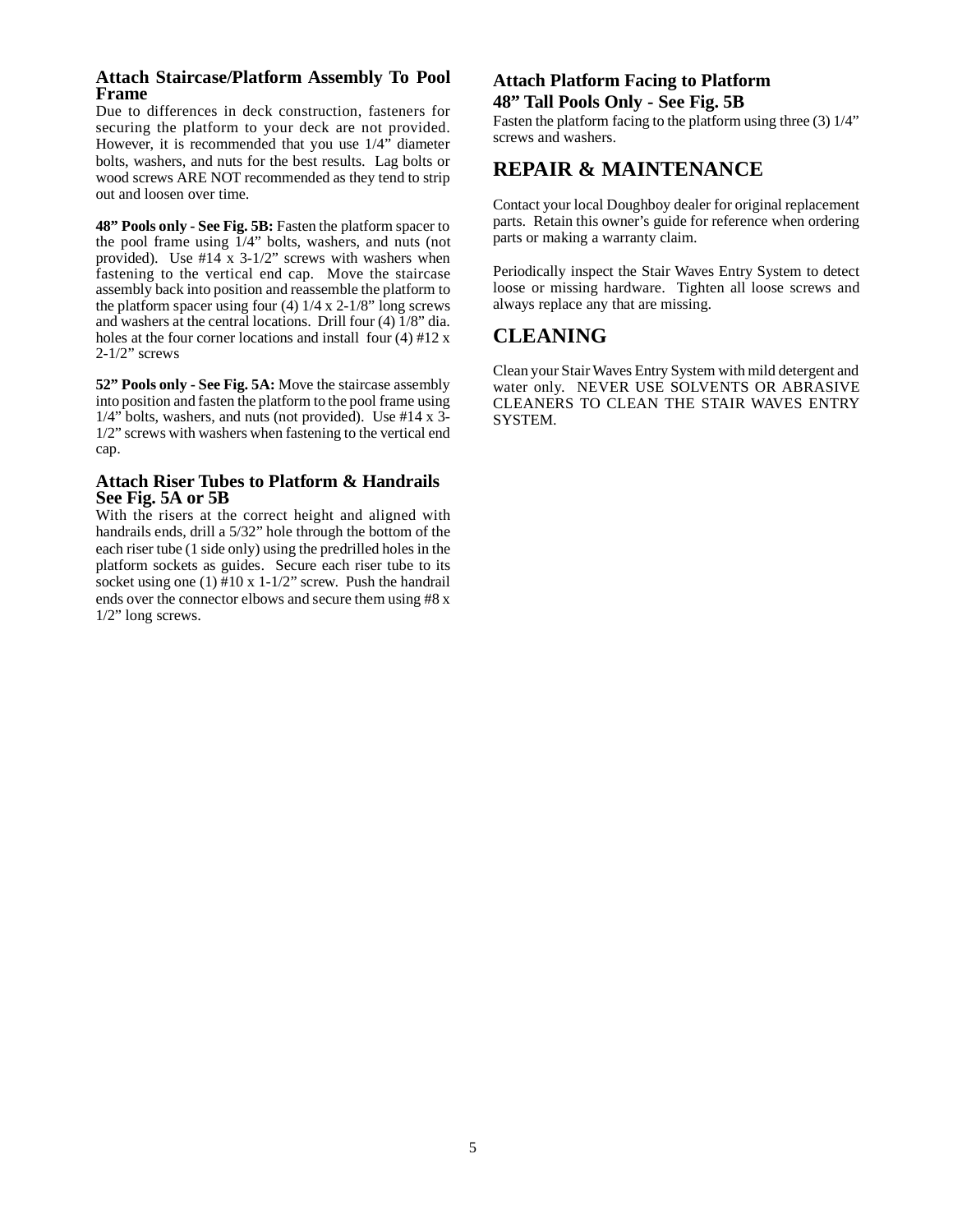## **EXPLODED ASSEMBLY**

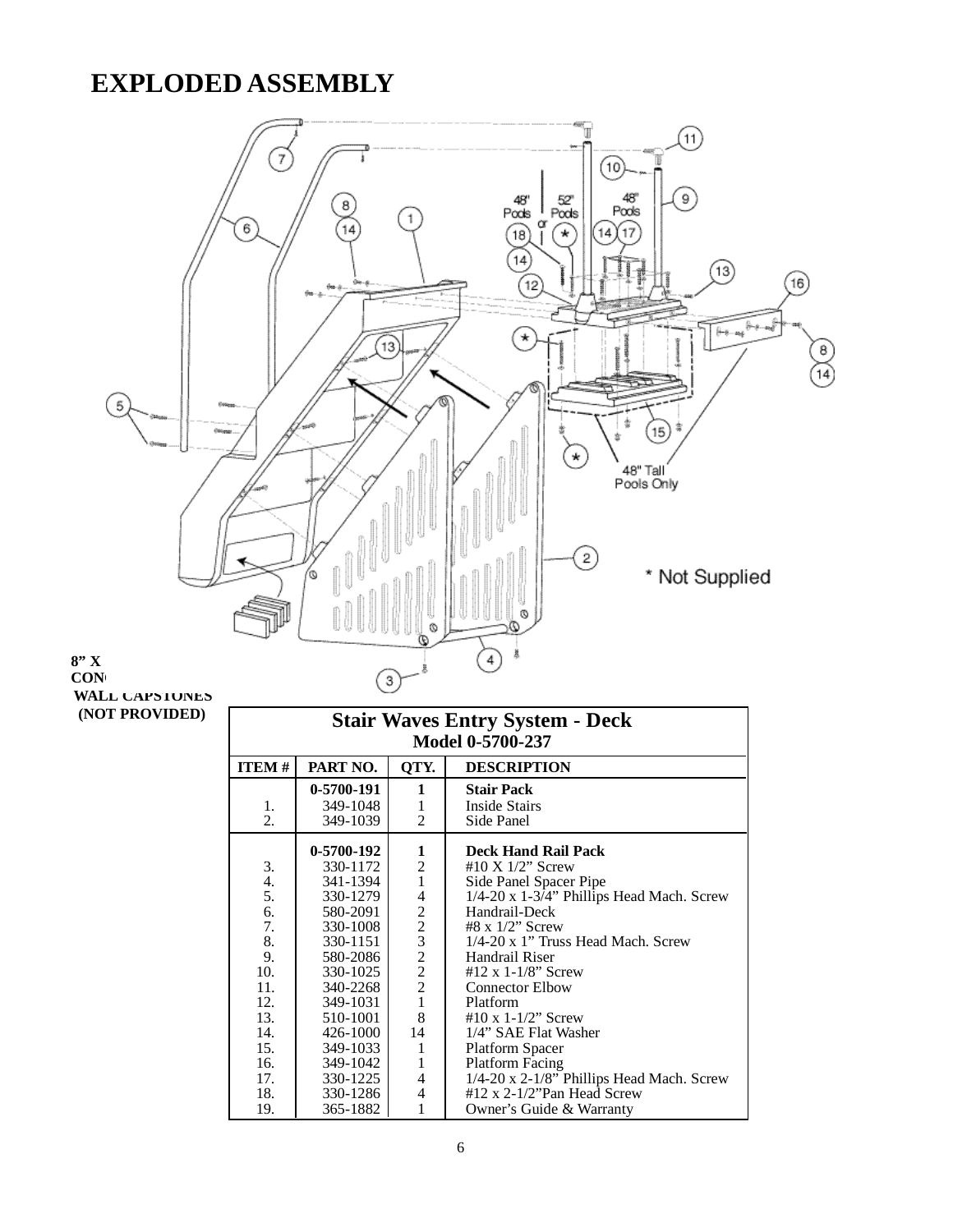

# **Stair Waves Pool Entry System**

# **FIVE YEAR LIMITED WARRANTY**

### **TERMS AND CONDITIONS**

Retain this warranty along with your sales receipt and/or proof of purchase.

- 1. Doughboy is the warrantor of this product.
- 2. This warranty is extended to the original purchaser (consumer) only.
- 3. Doughboy warrants the Stair Waves Pool Entry System for a period of five (5) years from date of purchase against all defects in materials and workmanship.

#### **To exercise this warranty, the consumer must return the Stair Waves unit to the dealer where it was purchased.**

4. The Stair Waves unit will be repaired or replaced promptly after your pool dealer determines that there is a defect in materials or workmanship. The method of proration on this warranty is to repair or replace free of charge any part(s) found defective in the first three (3) years from the date of purchase. For the next two (2) years part(s) found to have manufacturing defects will be replaced at a prorated cost equal to the following percentages of the then existing manufacturer's suggested retail prices. The percentages below are paid by the consumer and apply at the beginning of the year listed:

Years 1-3 0%

Years 4-5 65%

- 5. **This warranty is null and void if the design of this product is altered in any way. Thus, the product must be assembled according to the factory directions and no changes or modifications may be made to any of the parts.**
- 6. Damage from chemical misuse or ice damage is not covered under warranty.
- 7. This warranty gives specific legal rights; the purchaser also has implied warranty rights which may vary from state to state.

Terms of sale of our warranty exclude liability for willful carelessness.